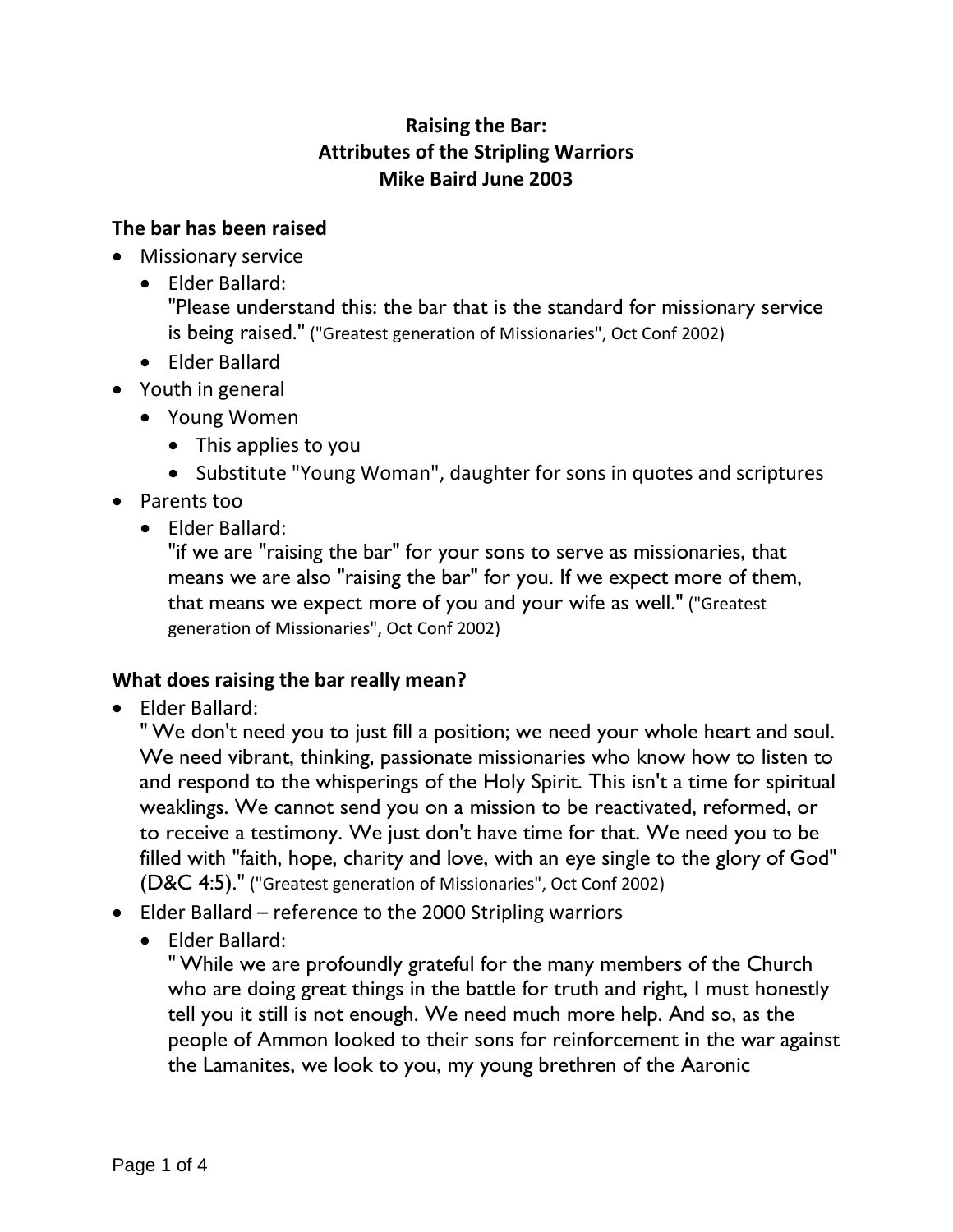Priesthood. We need you. Like Helaman's 2,000 stripling warriors" ("Greatest generation of Missionaries", Oct Conf 2002)

• It is the same message as Saturday's Warriors!

## **Attributes of the Stripling warriors**

- $(1)$  Alma 53:16 (Unity) "did assemble themselves"
	- Don't stand alone look at the Cooper Mountain Ward youth around you
	- Steven Ambrose Band of Brothers
		- Trusted your buddy
- $\bullet$  (2) Alma 53:17 (Covenants) "they entered into a covenant to fight for the liberty of the Nephites"
	- Why are covenants important?
	- What covenants have you made?
	- Baptismal covenant
		- Us:
			- Always remember him
			- Take upon us the name of Christ
			- Keep his commandments
		- In return:
			- D&C 33:11
				- "Yea, repent and be baptized, every one of you, for a remission of your sins; yea, be baptized even by water, and then cometh the baptism of fire and of the Holy Ghost."
	- Sacrament covenant
		- renewal of baptism covenant
		- D&C 20:77
		- ". . . that they may always have his Spirit to be with them"
	- **There is spiritual power in making and keeping covenants**
- (3) Alma 53:17 (All cases to keep their covenant) "they would fight in all cases to protect the Nephites "
	- Always be true no matter what the circumstance or what may be around us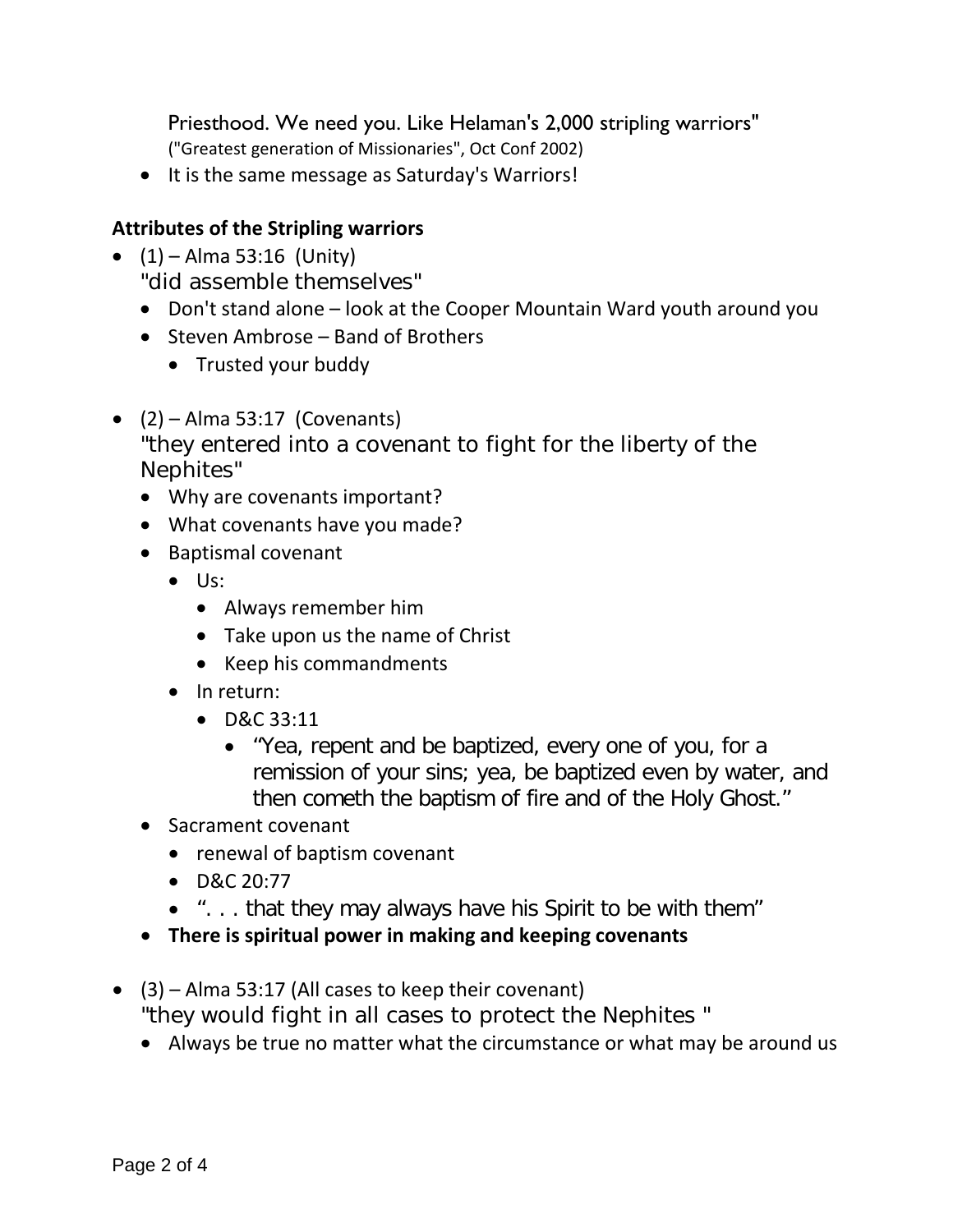- $(4)$  Alma 53:19 (Prophet is leader) "they would that Helaman should be their leader"
	- Who is your leader?
	- Has the Prophet asked us to raise the bar?
- $\bullet$  (5) Alma 53:20 (Valiant) "exceedingly valiant for courage"
	- What does it mean to be valiant?
	- Why do we need to have courage?
- $\bullet$  (6) Alma 53:20 (True) "were men who were true at all times in whatsoever thing they were entrusted"
	- How do we be true at all times?
	- What does it mean to have integrity?
- $\bullet$  (7) Alma 53:21 (Men of truth) "they were men of truth and soberness"
	- Are you honest in all things?
		- Is it OK to be not honest in certain things?
	- What does it mean to be "sober"?
- $\bullet$  (8) Alma 53:21 (upright) "walk uprightly before him"
	- "Walking with God"
- $\bullet$  (9) Alma 57:21 (Obedient) "they did obey and observe to perform every word of command with exactness"
	- Note "every word"
		- We can't pick and choose
- $\bullet$  (10) Alma 57:27 (Trust in God) "their minds are firm, and they do put their trust in God continually"
	- What do we get from this?
	- How do we put our trust in God continually?